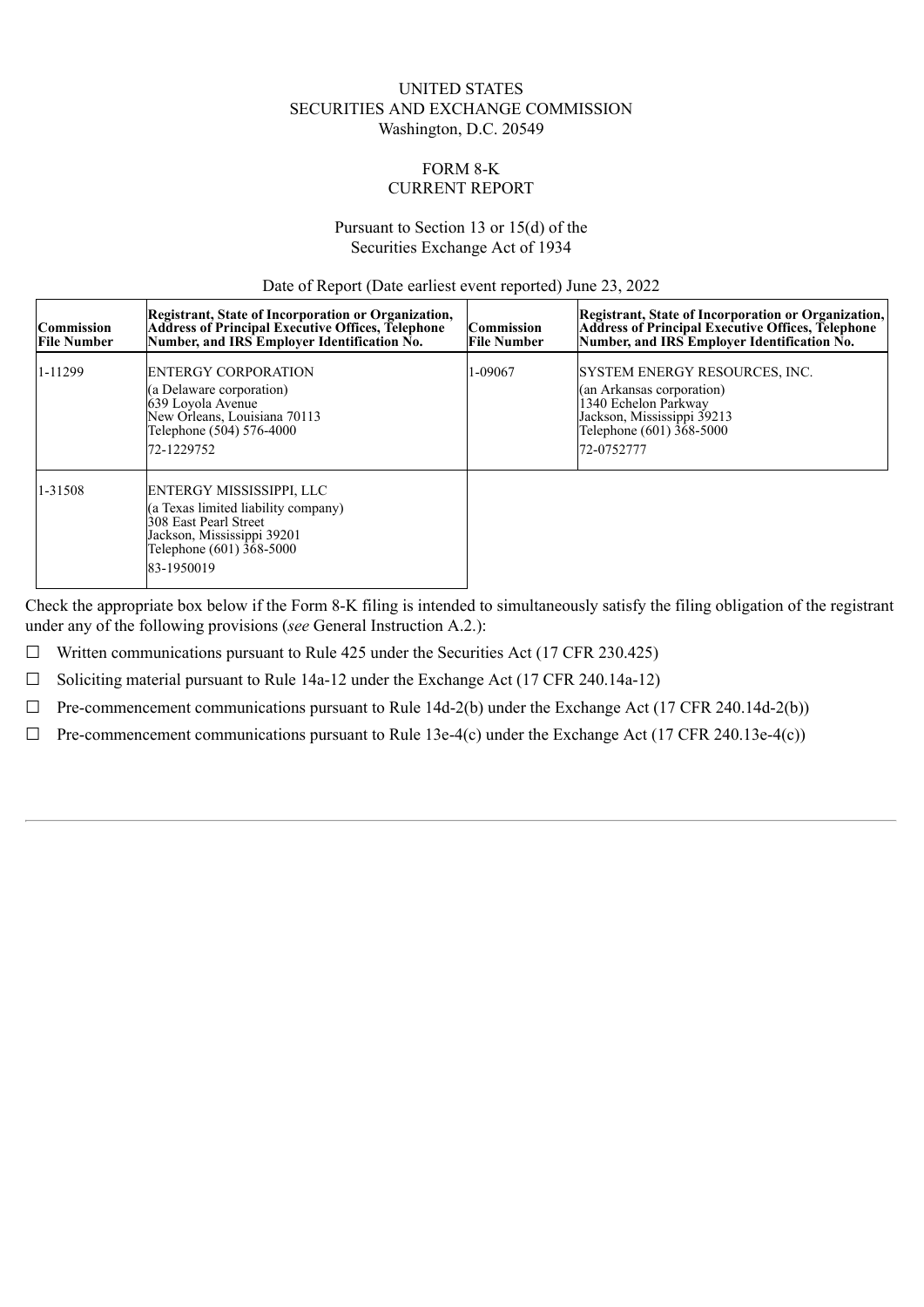# **Securities registered pursuant to Section 12(b) of the Act:**

| Registrant                 | <b>Title of Class</b>                             | <b>Trading</b><br><b>Symbol</b> | <b>Name of Each Exchange</b><br>on Which Registered |
|----------------------------|---------------------------------------------------|---------------------------------|-----------------------------------------------------|
| <b>Entergy Corporation</b> | Common Stock, \$0.01 Par Value                    | <b>ETR</b>                      | New York Stock Exchange                             |
|                            | Common Stock, \$0.01 Par Value                    | <b>ETR</b>                      | NYSE Chicago, Inc.                                  |
|                            |                                                   |                                 |                                                     |
| Entergy Mississippi, LLC   | Mortgage Bonds, 4.90% Series due October 2066 EMP |                                 | New York Stock Exchange                             |

Indicate by check mark whether the registrant is an emerging growth company as defined in Rule 405 of the Securities Act of 1933 (17 CFR §230.405) or Rule 12b-2 of the Securities Exchange Act of 1934 (17 CFR §240.12b-2).

Emerging growth company □

If an emerging growth company, indicate by check mark if the registrant has elected not to use the extended transition period for complying with any new or revised financial accounting standards provided pursuant to Section 13(a) of the Exchange Act.  $\Box$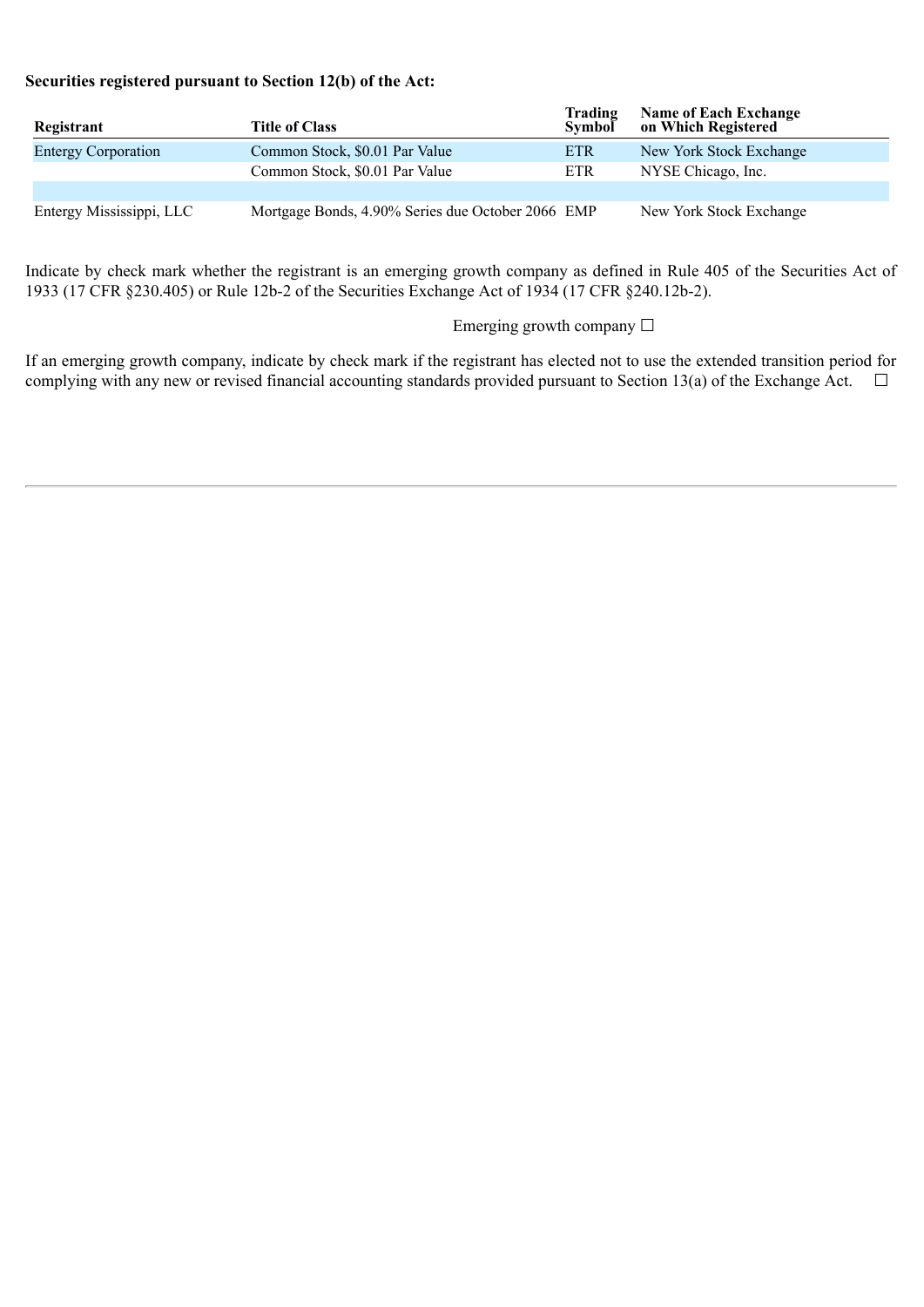## **Item 7.01. Regulation FD Disclosure**

As a result of the black box Settlement discussed in Item 8.01 below, System Energy Resources, Inc. ("System Energy") will refund \$235 million to Entergy Mississippi, LLC ("Entergy Mississippi"). Entergy Mississippi will provide the benefit of this Settlement to its customers primarily as an offset to unrecovered fuel costs incurred in the production of electricity.

Entergy Corporation's ("Entergy") Operating Companies' allocations of System Energy's sales (including MSS-4 Replacement Tariff re-sales of the output of Grand Gulf) are as follows: Entergy Arkansas, LLC ("Entergy Arkansas") 24.19%, Entergy Louisiana, LLC ("Entergy Louisiana") 16.13%, Entergy Mississippi 39.95%, and Entergy New Orleans, LLC ("Entergy New Orleans") 19.74%. Should the retail regulators for Entergy Arkansas, Entergy Louisiana, and Entergy New Orleans elect to join the Settlement, it is estimated that the total amount that System Energy would refund would be \$588 million (including Entergy Mississippi's portion).

System Energy has previously recorded a provision and associated liability of \$38M for elements of the applicable litigation. In June 2022, System Energy will record a pre-tax regulatory charge of approximately \$551 million (approximately \$413 million after tax), increasing the regulatory liability to \$588 million, which consists of \$235 million for the settlement with the Mississippi Public Service Commission and \$353 million for potential future refunds to Entergy Arkansas, Entergy New Orleans and Entergy Louisiana. This regulatory charge will be considered an adjustment to GAAP net income, and therefore will not affect Entergy's adjusted earnings per share (non-GAAP).

Entergy's forward-looking adjusted earnings per share expectations take into account the impacts of a potential total settlement of \$588 million and potential changes in System Energy's future return on equity and capital structure. Entergy affirms its previously disclosed adjusted earnings per share guidance range of \$6.15 to \$6.45 for 2022 and outlook ranges of \$6.55 to \$6.85 for 2023, \$7.05 to \$7.35 for 2024, \$7.50 to \$7.90 for 2025, and \$8.05 to \$8.45 for 2026.

A \$588 million total System Energy settlement would temporarily negatively affect Entergy's cash flow to debt credit metrics. The timing and magnitude of the impact to cash flow would depend on the details of the total settlement. The long-term impact of debt financing of a \$588 million System Energy settlement would not be expected to move Entergy's cash flow to debt metrics outside of targeted ranges.

#### **Cautionary Note Regarding Forward-Looking Statements**

In this current report on Form 8-K, and from time to time, Entergy and System Energy make certain "forward-looking statements" within the meaning of the Private Securities Litigation Reform Act of 1995. Such forward-looking statements include, among other things, statements regarding Entergy's 2022 earnings guidance; current financial and operational outlooks; financing plans; expected impacts to credit metrics and ratings; and other statements of Entergy's or System Energy's plans, beliefs, or expectations included in this report. Readers are cautioned not to place undue reliance on these forward-looking statements, which apply only as of the date of this report. Except to the extent required by the federal securities laws, neither Entergy nor System Energy undertakes any obligation to publicly update or revise any forward-looking statements, whether as a result of new information, future events, or otherwise.

Forward-looking statements are subject to a number of risks, uncertainties, and other factors that could cause actual results to differ materially from those expressed or implied in such forward-looking statements, including (a) those factors discussed elsewhere in this report and in Entergy's and System Energy's most recent Annual Report on Form 10-K, any subsequent Quarterly Reports on Form 10-Q, and Entergy's other reports and filings made under the Securities Exchange Act of 1934; (b) uncertainties associated with (1) rate proceedings, formula rate plans, and other cost recovery mechanisms, including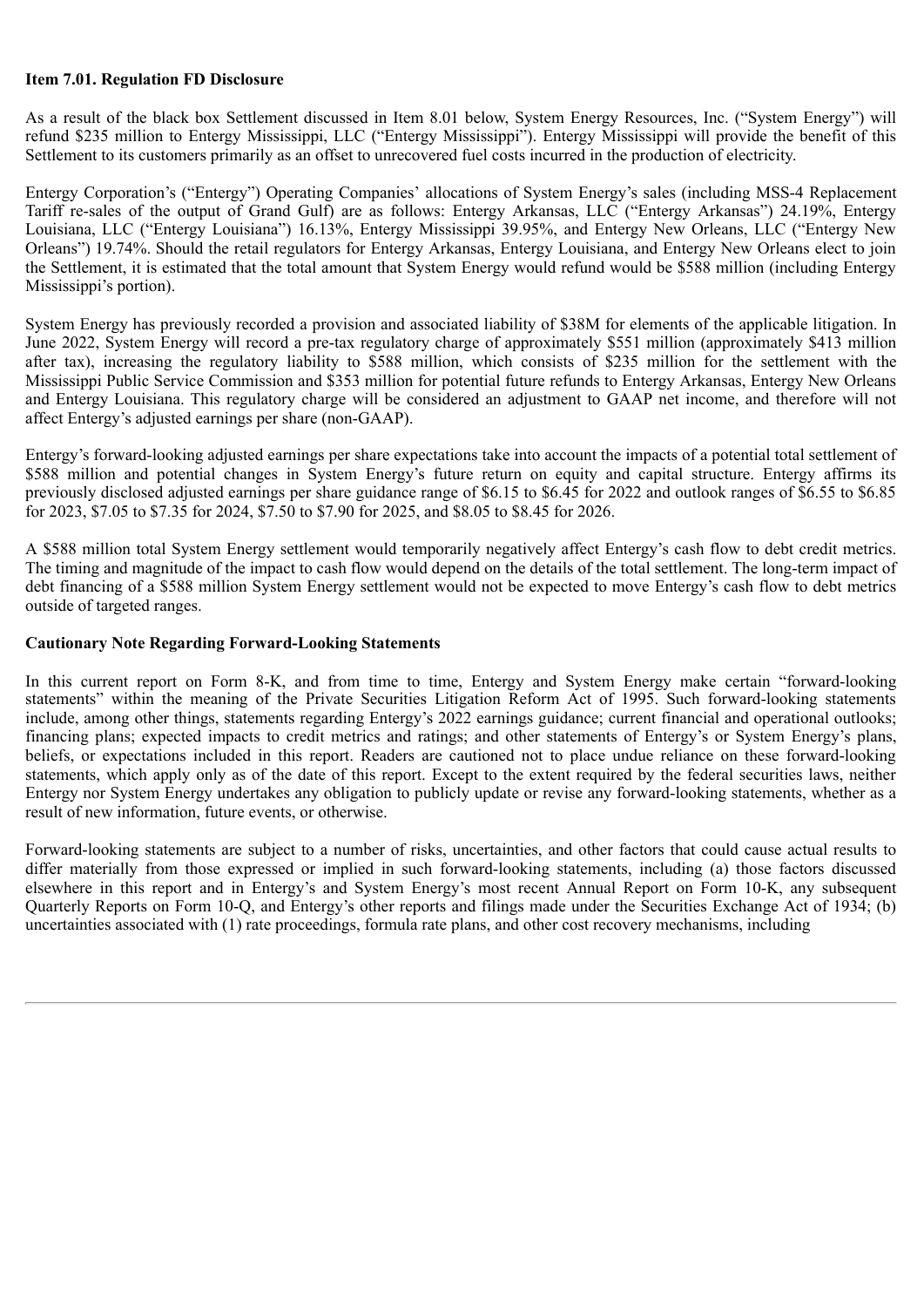the risk that costs may not be recoverable to the extent or on the timeline anticipated by the utilities and (2) implementation of the ratemaking effects of changes in law; (c) uncertainties associated with (1) realizing the benefits of its resilience plan, including impacts of the frequency and intensity of future storms and storm paths, as well as the pace of project completion and (2) efforts to remediate the effects of major storms and recover related restoration costs; (d) risks associated with operating nuclear facilities, including plant relicensing, operating, and regulatory costs and risks; (e) changes in decommissioning trust fund values or earnings or in the timing or cost of decommissioning Entergy's nuclear plant sites; (f) legislative and regulatory actions and risks and uncertainties associated with claims or litigation by or against Entergy and its subsidiaries; (g) risks and uncertainties associated with executing on business strategies, including strategic transactions that Entergy or its subsidiaries may undertake and the risk that any such transaction may not be completed as and when expected and the risk that the anticipated benefits of the transaction may not be realized; (h) impacts from a terrorist attack, cybersecurity threats, data security breaches, or other attempts to disrupt Entergy's business or operations, and/or other catastrophic events; (i) the direct and indirect impacts of the COVID-19 pandemic on Entergy and its customers; and (j) effects on Entergy or its customers of (1) changes in federal, state, or local laws and regulations and other governmental actions or policies, including changes in monetary, fiscal, tax, environmental, or energy policies; (2) the effects of changes in commodity markets, capital markets, or economic conditions; and (3) the effects of technological change, including the costs, pace of development, and commercialization of new and emerging technologies.

# **Item 8.01. Other Events**

On June 23, 2022, System Energy Resources, Inc. ("System Energy"), Entergy Mississippi, LLC ("Entergy Mississippi"), and additional named Entergy subsidiaries ("Entergy Parties") involved in thirteen docketed proceedings before the Federal Energy Regulatory Commission ("FERC") filed with FERC a Partial Settlement Agreement and Offer of Settlement ("Settlement"). The Settlement memorializes the Entergy Parties' agreement with the Mississippi Public Service Commission (the "Mississippi Commission") to globally resolve all actual and potential claims between the Entergy Parties and the Mississippi Commission associated with those FERC proceedings and with System Energy's past implementation of the Unit Power Sales Agreement. The Unit Power Sales Agreement is a FERC-jurisdictional formula rate tariff for sales of energy and capacity from System Energy's owned and leased share of Grand Gulf Nuclear Station to four Entergy Operating Companies: Entergy Mississippi, Entergy Arkansas, LLC ("Entergy Arkansas"), Entergy Louisiana, LLC ("Entergy Louisiana"), and Entergy New Orleans, LLC ("Entergy New Orleans"). Entergy Mississippi purchases the greatest single amount—nearly 40% of System Energy's share of Grand Gulf —after its additional purchases from affiliates are considered. The Settlement therefore limits System Energy's overall refund exposure associated with the identified dockets because they will be resolved completely as between the Entergy Parties and the Mississippi Commission.

The FERC proceedings that are resolved as between the Entergy Parties and the Mississippi Commission include the Return on Equity and Capital Structure Complaints, the Grand Gulf Sale-leaseback Renewal Complaint and Uncertain Tax Position Rate Base Issue, the Unit Power Sales Agreement Complaint, the Grand Gulf Prudence Complaint, all of which are discussed in Note 2 to the 2021 Annual Report on Form 10-K, and as updated in our subsequent Quarterly Reports on Form 10-Q. They also include the dockets concerning System Energy's return of excess accumulated deferred income taxes after the Tax Cuts and Jobs Act of 2017 (see the 2020 Annual Report on Form 10-K at 71-72) and the dockets established to address System Energy's October 2020 and December 2020 Federal Power Act section 205 filings to provide credits to customers related to the IRS's decision as to the uncertain decommissioning tax position (see *id.* at 99-100). The Settlement also resolves the Mississippi Commission's involvement in a Formal Challenge filed by the retail regulators of System Energy's customers in connection with the implementation of the Unit Power Sales Agreement Annual Formula Rate Protocols for the 2020 Test Year.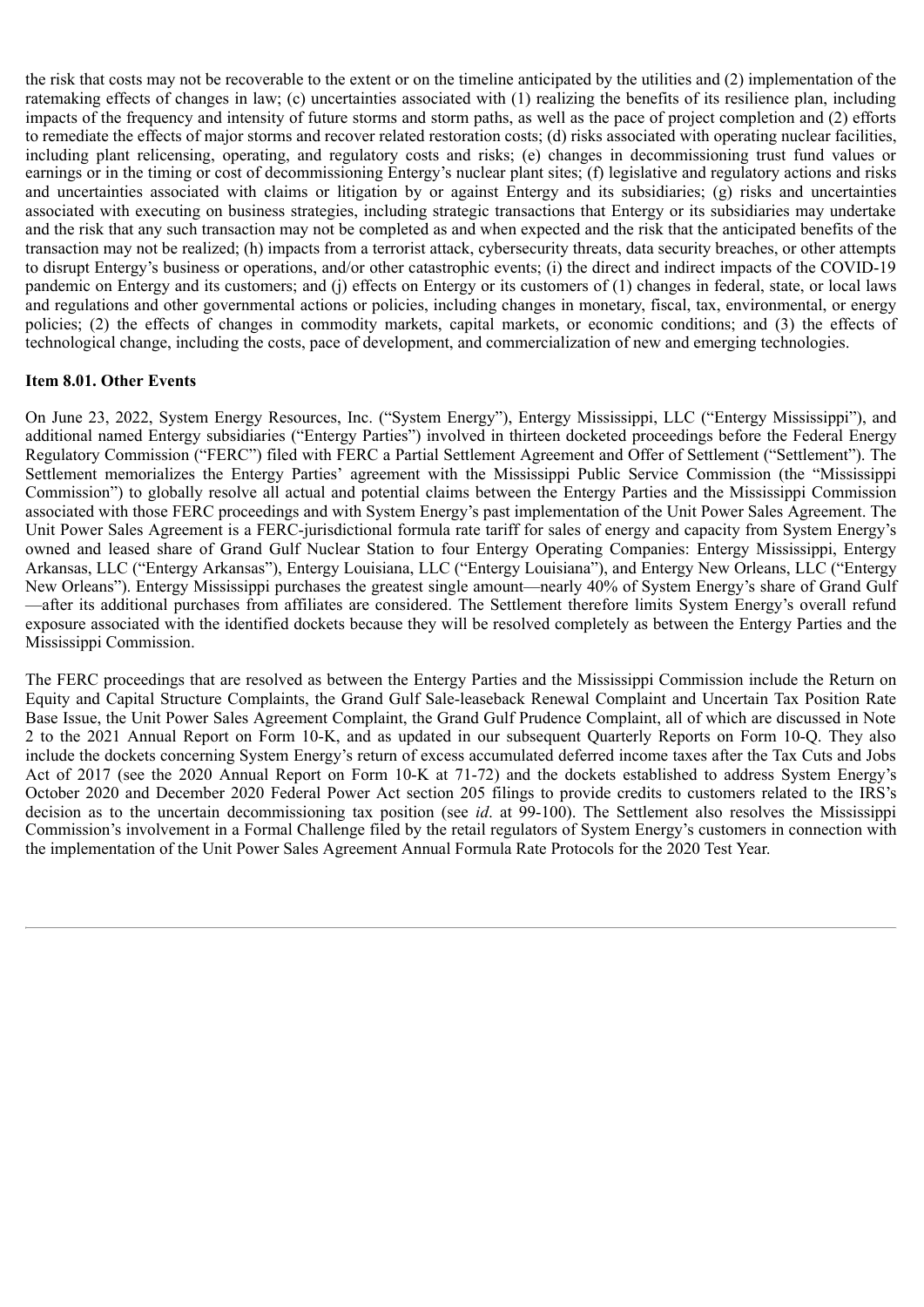The Settlement provides for a black-box refund of \$235 million from System Energy to Entergy Mississippi, which will be paid within 120 days of the Settlement's effective date (either the date of the FERC approval of the Settlement without material modification, or the date that all Settling Parties agree to accept modifications or otherwise modify the Settlement in response to a proposed material modification by the FERC). In addition, beginning with the July 2022 service month, the Settlement provides for Entergy Mississippi's bills from System Energy to be adjusted to reflect: an authorized rate of return on equity of 9.65%, a capital structure not to exceed 52% equity, a rate base reduction for the advance collection of sale-leaseback rental costs, and the exclusion of certain long-term incentive plan performance unit costs from rates.

The Settlement is expressly contingent upon the approval of the FERC and the Mississippi Commission. It has been approved by the Mississippi Commission.

The remaining retail regulators of Entergy Operating Company purchasers under the Unit Power Sales Agreement (the Arkansas Public Service Commission, the Louisiana Public Service Commission, and the Council for the City of New Orleans) may elect to join the Settlement. If all of them elect to do so under the terms of the Settlement, then the total black-box refund payment by System Energy would be \$588.25 million, and the prospective rate adjustments would apply to all purchasers under the Unit Power Sales Agreement.

If FERC approves the Settlement in accordance with its terms, then it will become binding upon the Entergy Parties and the Mississippi Commission even if no additional retail regulators elect to join the Settlement. The Settlement will have no effect on the rights of non-settling parties to the identified FERC proceedings.

System Energy has previously recorded a provision and associated liability of \$38M for elements of the applicable litigation. In June 2022, System Energy will record a pre-tax regulatory charge of approximately \$551 million (approximately \$413 million after tax), increasing the regulatory liability to \$588 million, which consists of \$235 million for the settlement with the Mississippi Commission and \$353 million for potential future refunds to Entergy Arkansas, Entergy New Orleans and Entergy Louisiana.

# **Item 9.01. Financial Statements and Exhibits**

(d) Exhibits.

Exhibit No. Description

104 Cover Page Interactive Data File – the cover page XBRL tags are embedded within the Inline XBRL document.